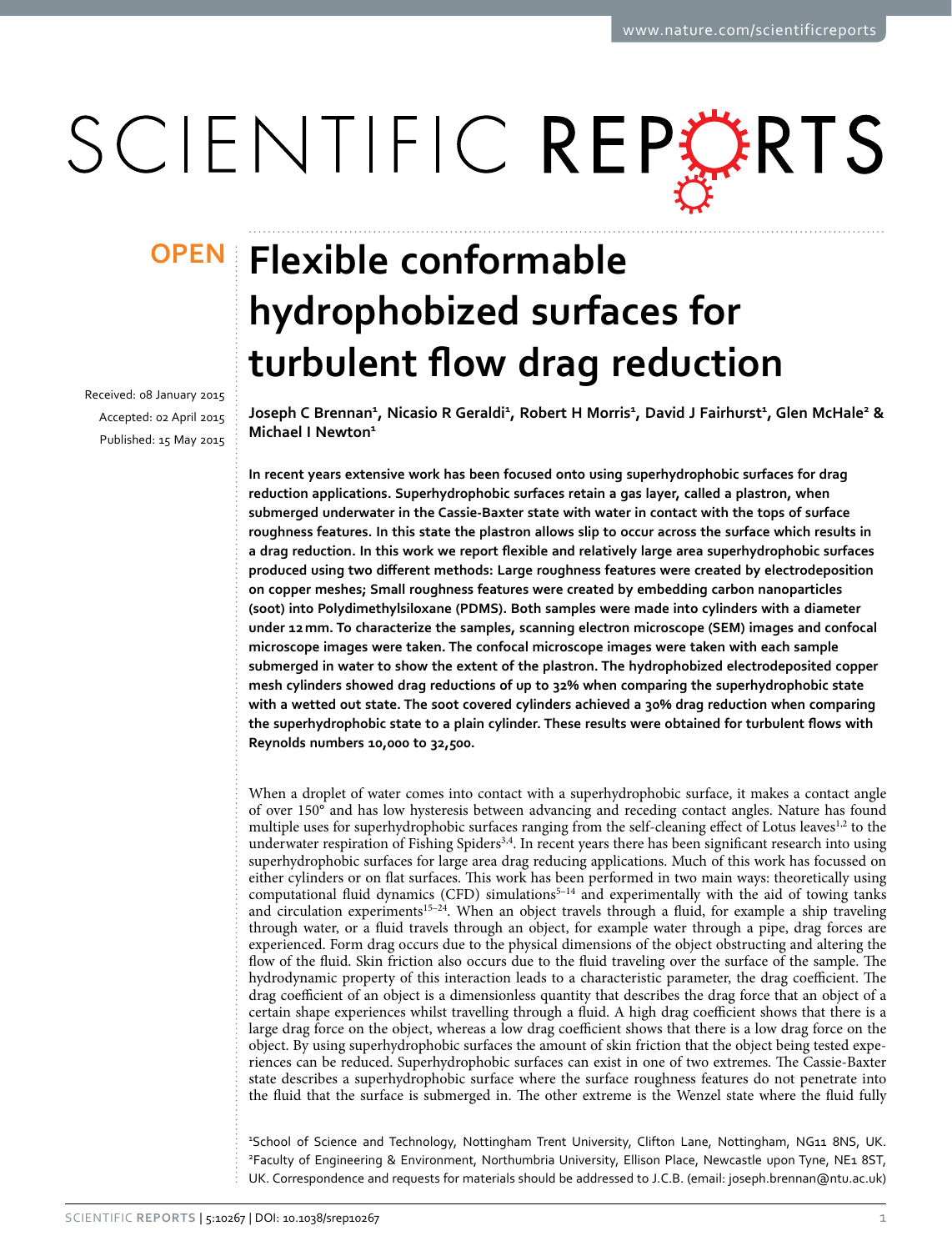surrounds all of the roughness features. This Wenzel state is not superhydrophobic due to lower contact angles achieved when the sample is in this state. As well as potentially superhydrophobic surfaces being in one of these two states the surface can also be in an intermediate state between the two. In this state the surface is partially wetted so that it is neither in the full Cassie-Baxter state nor the full Wenzel state. For a superhydrophobic surface to retain a plastron layer, the sample needs to be in the Cassie-Baxter state or at least in the partially wetted state. Superhydrophobic surfaces are able to achieve a drag reduction due to the presence of the plastron layer and the large slip that can occur across the surface of this plastron layer[9,](#page-7-6)[23](#page-7-7)[,25](#page-8-0). The air layer has a much lower viscosity than the fluid so acts to lubricate the motion of the fluid. If the superhydrophobic surface is in the Wenzel state then the sample is just a roughened surface which leads to a drag increase when there is not a large increase in Reynolds number value. The drag reduction lifespan of a surface is limited by the length of time for which the sample remains in the Cassie-Baxter state<sup>26</sup>. The plastron layer can be removed in two main ways, through diffusion of the gas layer into the surrounding fluid or by being stripped by the relative movement between the surface and the fluid. When a surface becomes fully wetted in one area, it can rapidly become fully wetted over the whole surface if there is no specific surface roughness designed to stop this behaviour. Recently there has been work into methods of retaining and replenishing the plastron air layer<sup>[27–29](#page-8-2)</sup>. This work negates some of the plastron lifetime problems that samples currently experience by using the Leidenfrost effect to create a water vapour layer around the sample or by using electrolysis to create a hydrogen layer between surface features.

Relatively large area superhydrophobic surfaces have been created before. These are usually achieved through tiling<sup>[30,](#page-8-3)31</sup>, painting<sup>32</sup> or spraying<sup>33</sup> a superhydrophobic product onto a surface. The main issue with tiling is making sure that the tiles are placed perfectly level on the surface. A small misalignment can lead to extra drag that hides the underlying effect of the superhydrophobic surfaces being tested. Painting and spraying superhydrophobic surfaces create large areas that are uniform and level but both have issues with the durability of the superhydrophobic layer that they create. This leads to a shorter product lifetime than other methods for creating superhydrophobic surfaces.

Drag coefficient values for smooth cylinders have been widely researched. In the Reynolds number range presented in this work, 10,000 to 32,500, the drag coefficient value for a plain cylinder is  $\sim 1.1^{34}$  $\sim 1.1^{34}$  $\sim 1.1^{34}$ . The effect that roughness has on the drag coefficient of a cylinder has also been widely researched<sup>35-39</sup>. The roughness of a cylinders surface can be quantified using the roughness parameter

$$
\frac{k}{D} = \frac{Roughness scale}{Cylinder diameter}.
$$
\n(1)

Previously, confocal microscopy has been used to quantify the thickness of plastron air layers on superhydrophobic surfaces<sup>26,40</sup>. Confocal microscopy has also been used to take images of the coverage of the plastron layer on the superhydrophobic surfaces<sup>40</sup>. Confocal microscopes are able to measure the thickness of a plastron layer by focusing on the substrate, the reflection that occurs at the gas-liquid interface and on the top of the roughness features. This technique only works for surfaces that reflect light. By using the known position of the sample surface and the gas-liquid interface, the thickness of the plastron and the protrusion height of the sample into the fluid can be measured simultaneously.

In this report we outline two methods for creating large area flexible superhydrophobic surfaces. These are an electrodeposition method for creating large area superhydrophobic copper mesh samples and a method for making large area superhydrophobic soot samples. The combination of these two methods allows surfaces with various feature heights and spacings to be made. For the drag coefficient experiments, we use a recirculating flow chamber with a Laser Doppler Anemometry (LDA) system. This LDA system is used to measure water velocities downstream of the superhydrophobic sample being tested. As well as these drag coefficient results, the superhydrophobic surfaces are characterized using confocal microscopy and SEM. All experiments were undertaken with the sample underwater for under an hour. This has been shown to negate the effect of diffusion of the plastron air layer into the surrounding fluid<sup>26</sup>. By negating the effects of diffusion, the stripping of the plastron layer of our samples is completely determined by the shear stress that the flow of fluid has on the surface. Prior to confocal microscopy, the samples were subject to a flow of water that caused a shear stress on the surface to remove some of the plastron layer as was experienced by the samples being tested for drag coefficient values. For drag reduction values the electrodeposited copper mesh samples show drag reduction results when comparing a plastron-bearing superhydrophobic surface to the same surface without the plastron air layer. The soot sample results show a drag reduction when comparing the plastron-bearing surface to a plain cylinder. This is due to the fact that wetting out the superhydrophobic soot surface with a low surface tension solvent is not possible without damaging the underlying surface. The results presented in this work show that both methods of creating superhydrophobic samples lead to surfaces with drag reductions of up to 32% when comparing the plastron bearing samples to the same sample after the plastron air layer has been removed and that this drag reduction is caused through a combination of plastron thickness, plastron surface coverage and protrusion length of surface roughness features in to the fluid.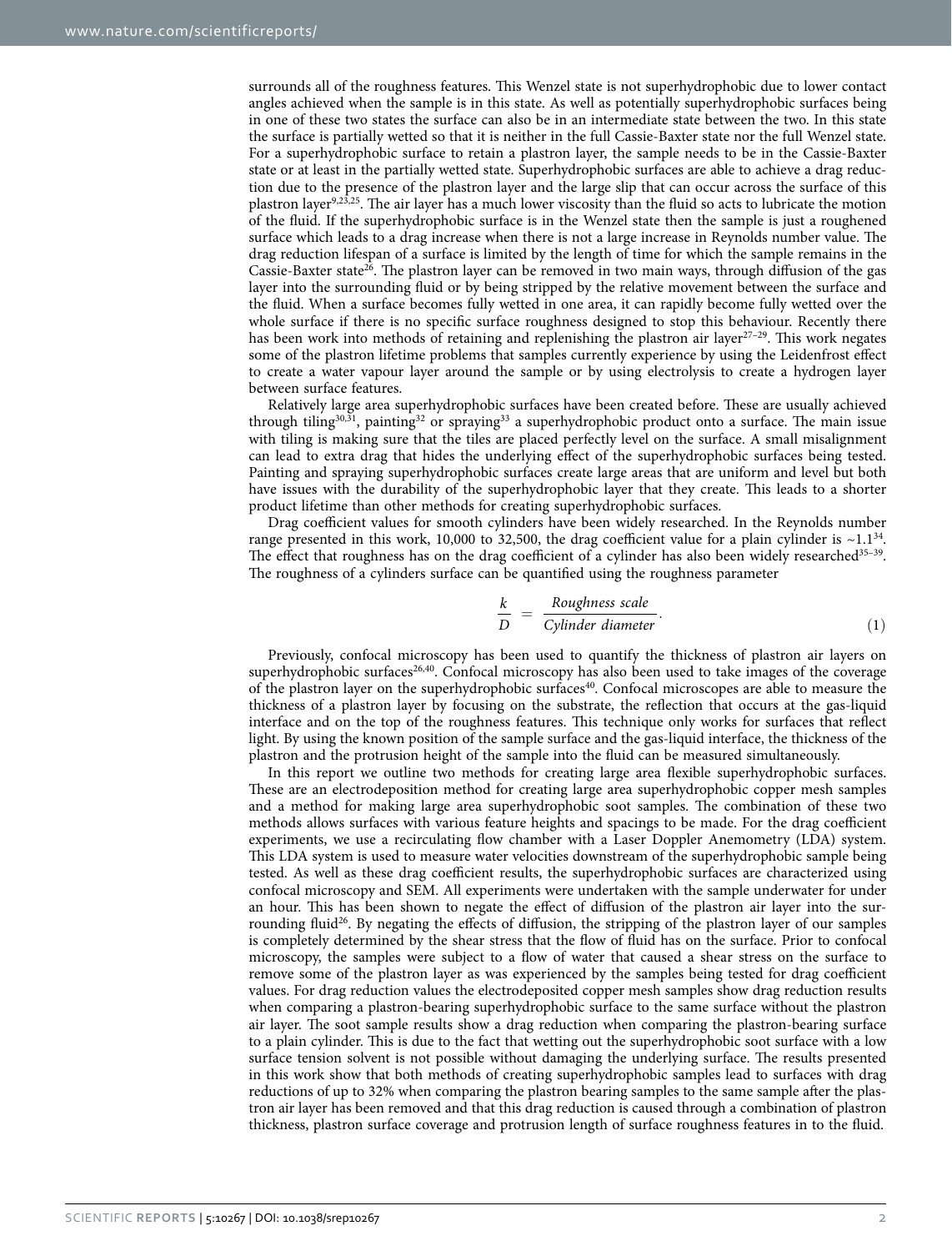

<span id="page-2-0"></span>**Figure 1.** SEM images of copper mesh, electrodeposited copper mesh and soot surface. (**a**-**d**) Plain copper meshes, (**e**) low magnification soot surface, (**f**-**i**) electrodeposited copper meshes and (**j**) high magnification soot surface.

<span id="page-2-1"></span>

| Mesh number | Wire diameter $(\mu m)$ | Wire spacing $(\mu m)$ |  |  |
|-------------|-------------------------|------------------------|--|--|
| 40          | $221 + 9$               | $488 + 23$             |  |  |
| 60          | $165 + 5$               | $263 + 11$             |  |  |
| 100         | $59 + 1$                | $208 + 4$              |  |  |
| 200         | $54.5 + 0.7$            | $77 + 6$               |  |  |

**Table 1.** Mesh numbers and physical sizes for the 4 meshes used in this report. 

<span id="page-2-2"></span>

| Copper<br>mesh<br>number<br>or soot | Advancing<br>contact<br>angle $(°)$ | Receding<br>contact<br>angle $(°)$ | Roughness<br>parameter<br>(roughness<br>scale/cylinder<br>diameter) | Average<br>feature<br>thickness<br>$(\mu m)$ | Average<br>plastron<br>thickness<br>post water<br>flow $(\mu m)$ | Average<br>feature<br>protrusion<br>height post<br>water flow<br>$(\mu m)$ | Repeating<br>pattern<br>length $(L)$<br>$(\mu m)$ | Solid<br>fraction<br>(% ) |
|-------------------------------------|-------------------------------------|------------------------------------|---------------------------------------------------------------------|----------------------------------------------|------------------------------------------------------------------|----------------------------------------------------------------------------|---------------------------------------------------|---------------------------|
| 40                                  | $161 + 7$                           | $140 \pm 11$                       | $0.049 \pm 0.001$                                                   | $550 \pm 9$                                  | $506 \pm 12$                                                     | $44 \pm 3$                                                                 | $709 + 9$                                         | $35 \pm 5$                |
| 60                                  | $158 \pm 3$                         | $133 + 2$                          | $0.034 \pm 0.001$                                                   | $378 \pm 7$                                  | $283 \pm 16$                                                     | $95 + 9$                                                                   | $428 + 6$                                         | $55 \pm 6$                |
| 100                                 | $163 + 2$                           | $141 \pm 3$                        | $0.013 \pm 0.001$                                                   | $131 \pm 7$                                  | $103 \pm 12$                                                     | $28 + 5$                                                                   | $267 + 5$                                         | $27 + 4$                  |
| 200                                 | $152 \pm 2$                         | $136 \pm 1$                        | $0.0085 \pm 0.0008$                                                 | $92 \pm 6$                                   | $64 \pm 10$                                                      | $28 \pm 4$                                                                 | $132 \pm 3$                                       | $39 \pm 9$                |
| Soot                                | $159 \pm 2$                         | $153 \pm 2$                        | n/a                                                                 | n/a                                          | n/a                                                              | n/a                                                                        | n/a                                               | n/a                       |

**Table 2.** Contact angles, feature thickness, plastron thickness, feature protrusion heights, repeating pattern length and solid fraction.

#### **Results**

SEM images of plain copper meshes, electrodeposited copper meshes and soot surfaces are shown in [Fig. 1\(a–j\)](#page-2-0). [Figure 1\(a–d\)](#page-2-0) shows plain meshes with mesh numbers 40, 60, 100 and 200 respectively. The wire diameter and spacing for each mesh number can be found in [Table 1.](#page-2-1) The repeating pattern distance measurements shown in [Table 2](#page-2-2) were also measured using the SEM images.

[Figure 1\(f–i\)](#page-2-0) shows the electrodeposited copper meshes in the same order. The effect of the copper electrodeposition can be seen when comparing the plain copper meshes [Fig. 1\(a–d\)](#page-2-0) to the electrodeposited copper meshes [Fig. 1\(f–i\).](#page-2-0) Two magnifications of soot surface are included showing the large scale roughness of the piled up soot particles ([Fig. 1\(e\)](#page-2-0)) and a higher magnification showing the soot surface ([Fig. 1\(j\)](#page-2-0)). [Figures 1a,b,f,g](#page-2-0) were taken at x50 magnification. [Figures 1c,d,h,i](#page-2-0) were taken at a magnification of x140. [Figures 1e,j](#page-2-0) were taken at magnifications of x400 and x4000 respectively.

All surfaces were characterised using advancing and receding contact angles. For this, images were taken and analysed using a drop shape analysis system (Krüss DSA10). Surface feature height, plastron thickness, protrusion of features into the liquid and plastron coverage was measured using a confocal microscope (Leica SP5C Spectral Confocal Laser Scanning Microscope). Due to the low reflectivity of the matt black soot surface we were unable to get images of the surface using the confocal microscope, but were able to get images of the plastron air layer coverage. Samples were imaged after water was flowed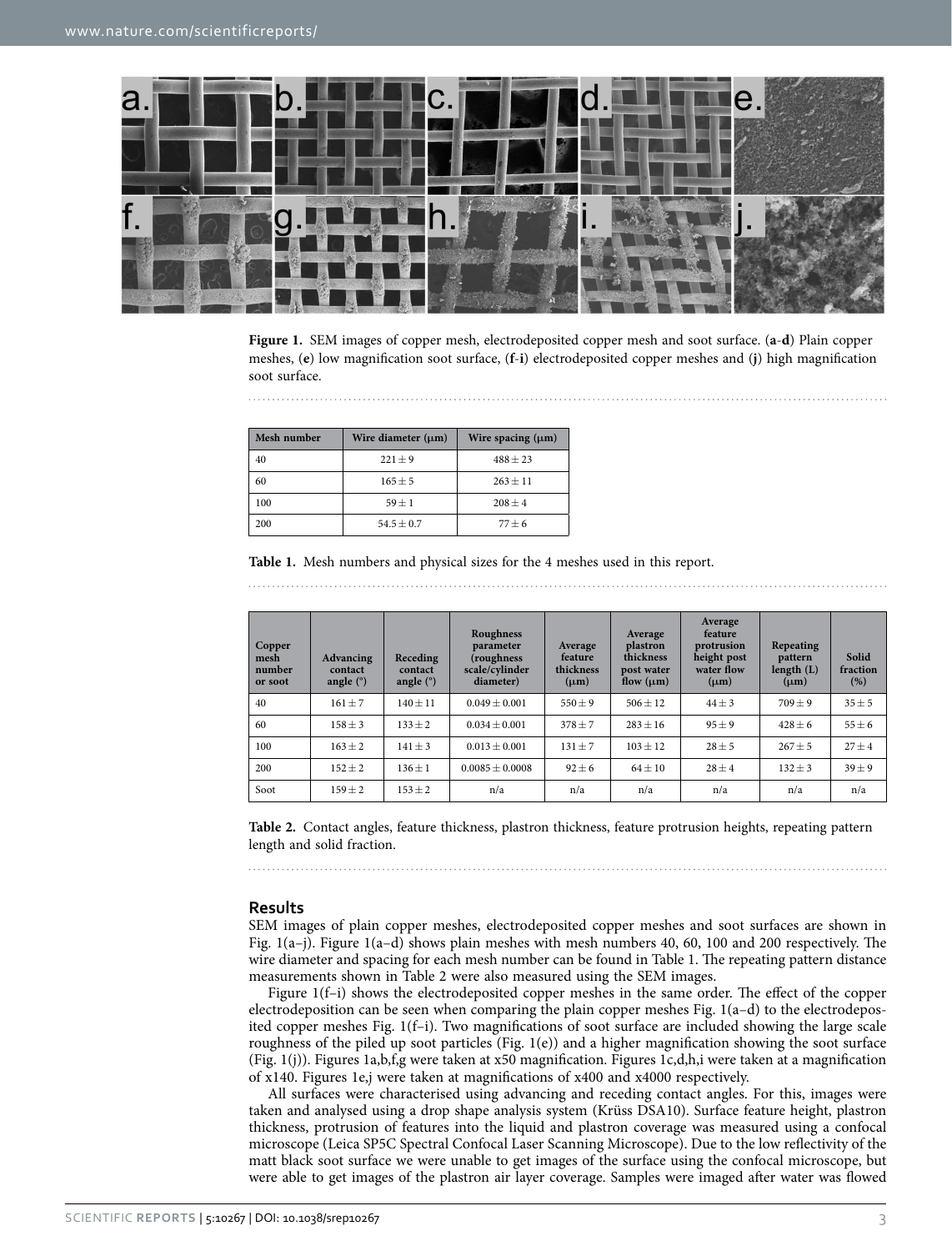

<span id="page-3-0"></span>**Figure 2.** In both images the light areas show the reflective plastron-water interface. (**a**) Soot covered sample. (**b**) 40 mesh number electrodeposited copper mesh with wire diameter of 221  $\mu$ m and wire spacing of 490μm.

over the surface. This is to replicate the conditions they face in the water circulating flow chamber where drag coefficient measurements were taken. The same flow process was undertaken as has been previously published by Brennan *et al.*[24.](#page-8-10) Results from the contact angle measurements and confocal microscope are shown in [Table 2](#page-2-2). [Figure 2](#page-3-0) shows images taken using the confocal microscope of a soot sample and the 40 mesh number electrodeposited sample with wire diameter of  $221 \mu m$  and spacing between wires of 490μm. These images are a combination of images taken from a confocal stack that have been combined to show the reflective plastron air layer and the protruding parts of the samples. The confocal microscope images do not show the entirety of the plastron air layer. This is because where the plastron meets the surface, the water forms a meniscus which reflects light away from the detector. This results in the images under representing the extent of the plastron coverage. The solid fraction  $(\delta)$  was measured for each of the electrodeposited copper mesh surfaces using the confocal microscope images.

The results for advancing contact angles are similar for all surfaces being tested. Each has an advancing contact angle of over 150°. The soot coated surface has a high advancing contact angle of 159 $\pm$  2° and a high receding angle of  $153 \pm 2^{\circ}$  resulting in a superhydrophobic surface with low hysteresis. The electrodeposited copper mesh samples have high contact angles but with receding contact angles much lower resulting in large hysteresis of up to 25°.

All drag coefficient measurements were taken in a large water circulating flow chamber with the cylinders placed at a depth of 1.2m. At this depth it has been previously shown that the plastron air layer has a lifetime of over 3 hours<sup>26</sup>. A motor with variable speeds produced laminar flow with water velocities in the range of 1.4ms-1 to 2.8ms-1 allowing control of the Reynolds number experienced by the samples. Water velocity measurements were taken tangentially across the cylinder samples and drag coefficient values were calculated from these velocities using the momentum deficit technique<sup>41</sup>. For the momentum deficit technique to be used with a 1D LDA system the LDA measurement volume needs to be 30 cylinder diameters downstream of the cylinder being tested. At this point the vortexes formed by the cylinder are reduced such that the water velocity perpendicular to the cylinder is negligible. The LDA took measurements every 3mm from one side of the cylinder to the other. The total distance was set so that free-stream water velocities could be found either side of the cylinder. A Gaussian was fitted to the raw LDA data allowing the drag coefficient to be calculated using  $4^4$ 

$$
C_D = 2 \int_{-\infty}^{\infty} \frac{U}{U_1} \left( \frac{U_1 - U}{U_1} \right) d \left( \frac{y}{d} \right)
$$
 (2)

where  $U_1$  is the free stream velocity,  $U$  is the velocity at a given point as measured by the LDA,  $y$  is the horizontal displacement and *d* is the diameter of the cylinder being tested.

To investigate the effect that the plastron air layer has on the drag coefficient of the cylinder being tested the samples were run in the Cassie-Baxter state with the plastron air layer present between surface roughness features and in the Wenzel state where there is no plastron air layer present on the surface of the sample. To achieve this Wenzel state without the plastron air layer the copper mesh coated cyl-inders were dipped in ethanol<sup>[15](#page-7-5)</sup> which prevents the build-up of the plastron air layer. When an ethanol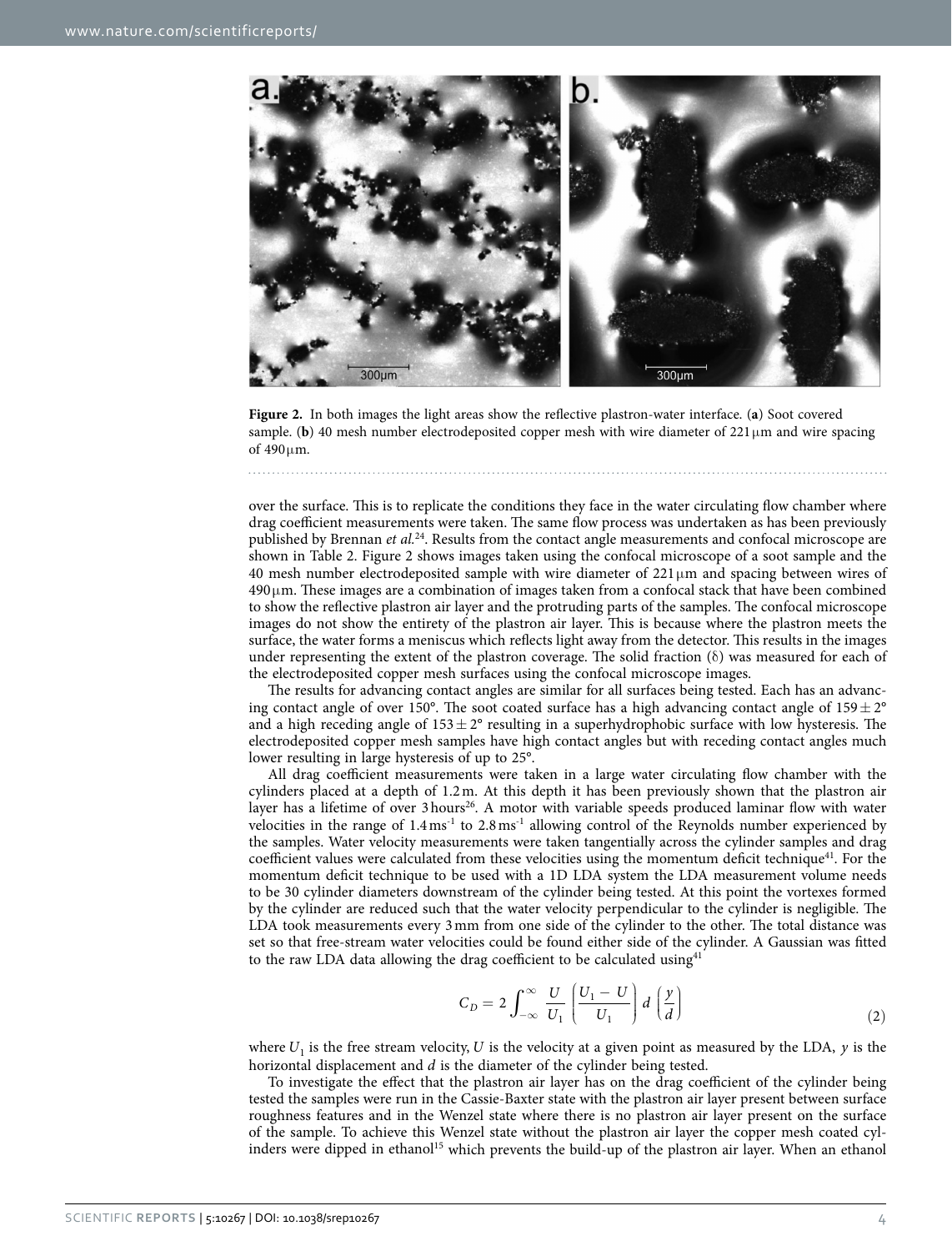

<span id="page-4-0"></span>Figure 3. Drag coefficient (C<sub>D</sub>) values at various Reynolds numbers (Re) for all superhydrophobic cylinder samples. The graphs show plastron bearing results (diamonds), wetted out after pre-treatment results (squares) and smooth plain cylinder (circles) for (**a**) electrodeposited copper mesh number 40 with wire diameter 221μm and spacing of 490μm, (**b**) electrodeposited copper mesh number 60 with wire diameter 195μm and spacing of 265μm, (**c**) electrodeposited copper mesh number 100 with wire diameter 59μm and spacing of 210μm, (**d**) electrodeposited copper mesh number 200 with wire diameter 55μm and spacing of 75μm and (**e**) soot.

pre-treatment was applied to the soot covered samples the plastron layer was not fully prevented and resulted in partial destruction of the soot layer.

[Figure 3\(a–e\)](#page-4-0) shows the average results for drag coefficient against Reynolds number for all 5 superhydrophobic samples in their plastron-bearing state and after the wetting out pre-treatment that prevents the build-up of the plastron air layer. The graphs also show results from a smooth plain cylinder. Each graph shows results for multiple cylinders tested a minimum of 5 times each in the plastron-bearing state and in the wetted out state after pre-treatment.

All electrodeposited copper mesh samples show a drag reduction when comparing the plastron bearing runs to the same sample wetted out with an ethanol pre-treatment. For the soot covered sample it is better to compare the plastron bearing state to that of a plain cylinder. This is due to the ethanol wetting out pre-treatment damaging the surface of the sample. The highest drag reduction values are 32% for the 40 mesh number electrodeposited copper mesh with wire diameter of  $221 \,\mu m$  and spacing of  $490 \,\mu m$ and 30% for the soot covered sample. The smallest error on the drag coefficient value is for the soot covered cylinder. This shows that the smoother surface obtained through that manufacturing process leads to more repeatable surface when compared to the electrodeposited copper mesh surfaces. These drag reduction percentages for this geometry are similar to previously published results<sup>24</sup> where drag reductions of 28% were achieved on cylinders in the same Reynolds number range as tested here. CFD simulations have also been conducted on cylinders $42,43$  $42,43$  and have shown the effect of slip on cylinders.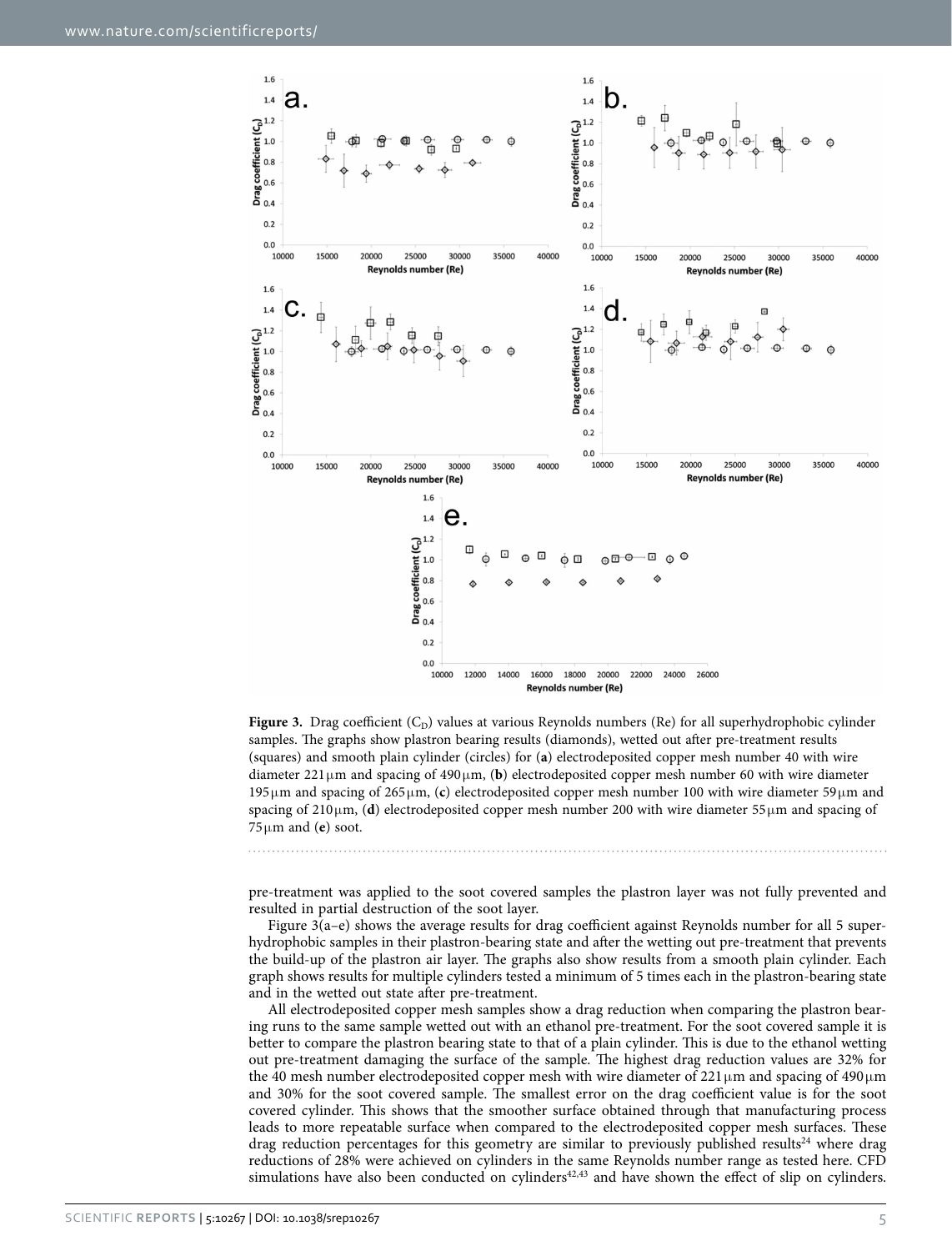Other superhydrophobic geometries have led to drag reductions of 40% in microchannels<sup>[12,](#page-7-8)44</sup> and 66% in a rheometer set-up<sup>25</sup>.

Previous work has shown no direct correlation between contact angles and slip lengths<sup>45</sup>. For this reason it is most appropriate to look at the coverage of the plastron on the surface of the samples and the size of the repeating pattern (L) on the electrodeposited copper mesh samples. Confocal microscope images of the soot covered samples show that they have a maximum distance of approximately 1mm between points where the soot is in contact with the liquid. The repeating pattern size for the electrodeposited copper mesh can be found from the SEM images in [Fig. 1.](#page-2-0)

It has been previously shown that the slip length for ridge geometries can be estimated using $46$ ;

$$
b_{\text{eff}} \sim -L \log \left( \phi_s \right) \tag{3}
$$

Where  $b_{\text{eff}}$  is the effective slip length, L is the roughness periodicity and  $\Phi_s$  is the solid fraction. The effective slip length for a regular repeating array of posts can be estimated using<sup>46</sup>;

$$
b_{\text{eff}} \sim \frac{L}{\sqrt{\phi_s}} \tag{4}
$$

For an array of regularly spaced circular pillars the effective slip length can be found using $47$ ;

$$
\frac{b_{\text{eff}}}{L} = \frac{0.332}{\sqrt{\phi} - 0.421}.
$$
\n(5)

The electrodeposited copper mesh coated cylinders investigated in this report can be considered to be made up of a combination of pillars and ridges. The effective slip length for an array of pillars and for ridges is proportional to L. This means as the repeating geometry size increases so does the effective slip length. The drag reduction results shown in [Fig. 3](#page-4-0) show that as the repeating pattern size increases so does the drag reduction value for the electrodeposited copper mesh samples.

All of the cylinders tested were made with similar diameters and were tested across the same range of Reynolds numbers. This means that all of the samples had similar values for boundary layer thickness. As Reynolds number increases the boundary layer thickness decreases<sup>48</sup> which in turn should lead to a larger drag reduction caused by the plastron bearing samples. This is not seen in this work as our results show a fairly constant value of drag reduction as Reynolds number increases for the plastron bearing samples. Since Reynolds number values are related to the speed of the water this discrepancy is most likely due to a drag increase caused by the greater shear stresses on the plastron layer causing some of it to be removed from the samples.

#### **Discussion**

We have shown two methods for creating large area flexible superhydrophobic surfaces. These have been created through the electrodeposition of copper on copper meshes with various wire diameters and spacing and by creating flexible PDMS surfaces with soot embedded into the surface. Both hydrophobized copper mesh and soot can be used to create drag reductions of up to 32%. The copper mesh samples reach this 32% drag reduction value when comparing the plastron-bearing sample to the same sample wetted out with an ethanol pre-treatment that prevents the build-up of the plastron air layer. There is not always a drag reduction when comparing the plastron bearing electrodeposited copper meshes to a plain rod. The samples made from the electrodeposited copper mesh with a wire diameter of  $221 \mu m$  and spacing of  $490 \mu$ m and electrodeposited copper mesh with a wire diameter of  $195 \mu$ m and wire spacing of 265μm both show drag reductions when comparing the plastron bearing runs to the runs with the plain cylinders. However the samples made with electrodeposited copper mesh with a wire diameter of 59μm and spacing of 210μm in the plastron bearing state have drag coefficient values that are the same as a plain rod. The samples made with the electrodeposited copper mesh with a wire diameter of 55μm and spacing of 75μm in the plastron bearing state have a drag increase compared to a plain rod even with the plastron air layer present. The soot samples achieve a drag reduction of up to 30% when comparing a superhydrophobic sample to a plain smooth cylinder. The soot covered sample is compared to a smooth cylinder due to the inability to fully wet out the surface without damaging it during the process. These drag reduction results show that the large plastron coverage obtained by the soot surface leads to as high a value of drag reduction as the thick plastron obtained using the largest copper mesh tested which had wire diameters of  $221 \mu m$  and spacing between wires of  $490 \mu m$ . These results show that a large drag reduction can be obtained through large plastron coverage as shown by the hierarchical structures formed by the clumping of soot particles on the surface of the sample and by the hierarchical structure of the small copper depositions on the large copper mesh. These experiments have reduced the effect of plastron lifetime constraints by keeping the time of the sample being submerged underwater to under 1 hour. This leads to negligible diffusion of the plastron into the water. Overcoming this is one of the main challenges currently faced when using superhydrophobic surfaces for drag reduction applications.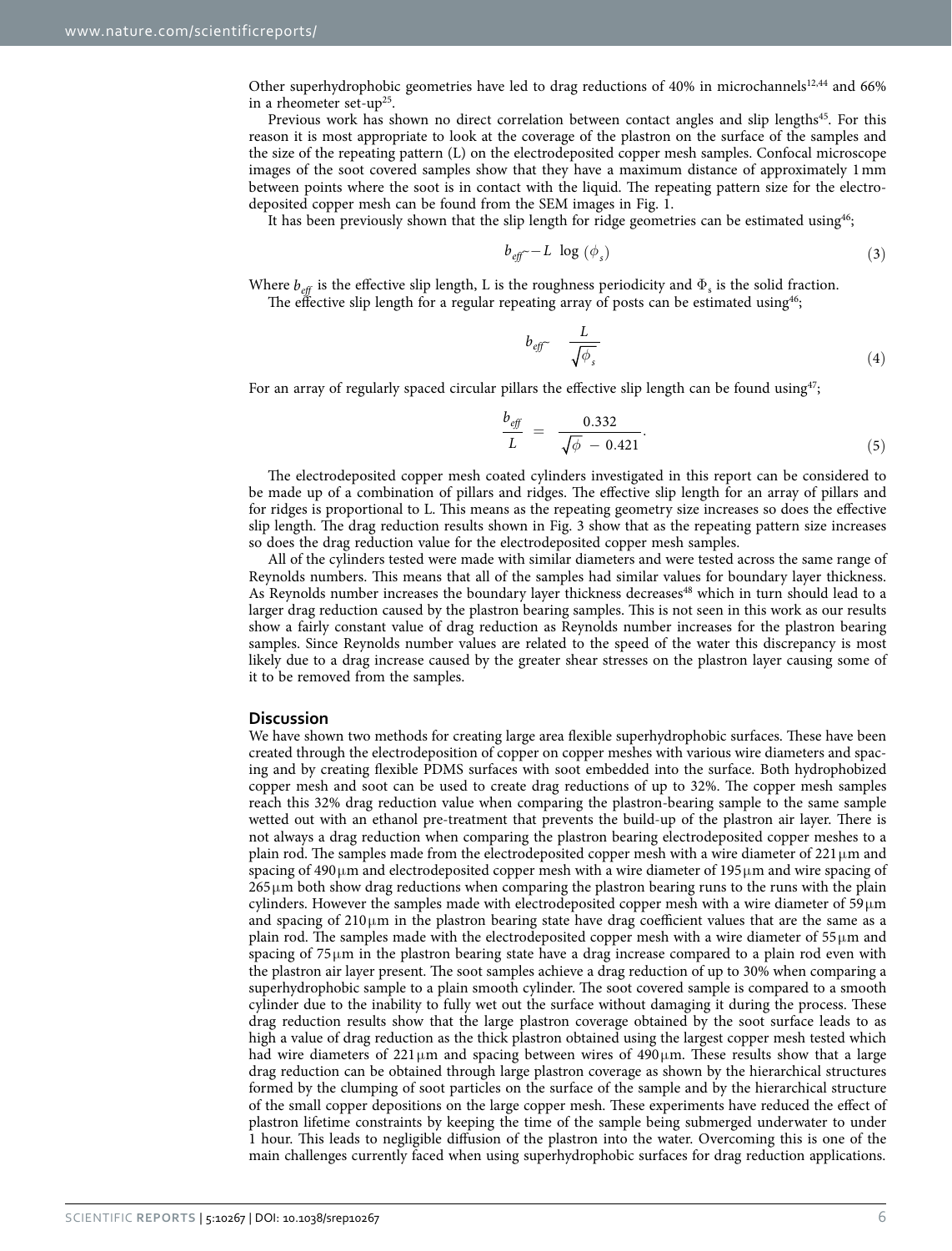#### **Methods**

Superhydrophobic cylinders were created via two different methods. Superhydrophobic copper mesh samples were created by electrodeposition of copper onto copper meshes with various wire diameters and spacing. This electrodeposited copper mesh was then hydrophobized and wrapped around a cylinder to make a superhydrophobic covered cylinder. Soot covered samples were created by partially embedding soot into Polydimethylsiloxane (PDMS) and then wrapping this superhydrophobic surface around a cylinder to again make a superhydrophobic cylinder.

To create superhydrophobic copper mesh samples four copper meshes of various wire diameters and spacing were chosen to have copper electrodeposited onto their surface. These meshes had mesh numbers of 40, 60, 100 and 200. A mesh number is how many holes there are in an inch across the surface of the mesh. This means that a high mesh number mesh has a thin wire with small spaces whereas a low mesh number mesh has thicker wires with wider spacing. The wire diameter and spacing for each mesh are shown in [Table 1.](#page-2-1)

Superhydrophobic surfaces can be made through electrodeposition of copper onto a copper substrate using a copper-acid bath method that gives diffusion limited aggregation $49-51$ . The solution used was made from 1.25M copper sulphate (Copper II sulphate hydrate 98%, Sigma-Aldrich) in 0.26M sulphuric acid (SG 1.84, 98+%, Fisher). A total of 1L was used for each electrodeposition and the solution was changed after two samples to avoid contamination. Before electrodeposition could commence, the copper meshes were bonded to a clean piece of copper using a cyanoacrylate adhesive. The edge of the copper mesh and any areas of the exposed copper sheet were then coated in nail varnish to act as an electrical insulator. This combined sheet was then bent around a steel cylinder with a diameter of 20 cm. This has the effect of improving the flatness of the copper mesh and improving the electrical contact between the mesh and the copper sheet. This bent sheet is used as the cathode during electrodeposition. The anode is made from a copper sheet twice the size of the cathode sheet and is bent around the same 20 cm diameter steel cylinder so that all points of cathode surface are equidistant from the anode surface. The cathode and anode were held 1 cm apart for the duration of the electrodeposition using acrylic spacers. Electrodeposition occurred at a current density of 240mAcm-2 for all meshes and lasted for 30minutes. The copper mesh was then rinsed and removed from the copper backing sheet to leave a copper mesh with growth features on the surface. The mesh was then hydrophobized using a solution of 5% commercial waterproofing product (Granger's Extreme Wash In) and 95% warm water. The mesh was then placed in an oven at 60 °C for 4hours to evaporate any water and solvent from the waterproofing product from the surface leaving a superhydrophobic copper mesh.

To create the superhydrophobic mesh cylinders the hydrophobized electrodeposited mesh was wrapped around an acrylic pipe with an outer diameter of 10mm and an inner diameter of 8mm. This pipe had been pre-cut to the right length using a laser cutter (Universal M-300) and a 2mm slit was also cut into the acrylic pipes. This slit was there so that when the mesh was being wrapped around the pipe both ends could be inserted into the slit and the mesh could be folded around the acrylic to keep the mesh tight and flat on the surface. Two part epoxy glue (Araldite 2029) was then used to glue the two ends of the copper mesh together above the slit in the acrylic. To add stability, the acrylic tube and mesh was attached to a 6mm diameter brass core using acrylic pieces. This brass core could then be attached to two end pieces of brass that were machined so that they could be held in the large recirculating flow chamber used to measure drag coefficients. Small superhydrophobic samples were made as well as superhydrophobic copper mesh cylinders. These flat samples were electrodeposited and hydrophobized in the same way as the cylinder meshes but were cut into smaller pieced and attached to flat microscope slides. These samples were made so that properties such as contact angle, plastron thickness and plastron coverage could be measured.

To create a superhydrophobic flexible surface with small feature height and large area coverage we used a method similar to Geraldi *et al.*[52](#page-8-20). The method was modified so that larger areas of PDMS, approximately 150mm by 50mm, were coated in soot in order to produce flexible superhydrophobic films with bi-scale roughness. The soot produces nanoscale roughness and as the particles build up on the surface during the fabrication process, a network structure forms that produces micro-scale roughness[53.](#page-8-21) Rectangular areas were prepared, with widths equal to the circumference of the 10mm diameter brass cylinders, to which the flexible surfaces were mounted. Using a cyanoacrylate adhesive and primer, the soot coated PDMS sections were glued to the cylinder, making sure the edges of each section were aligned accurately to minimise the effects of the seams.

Both sample making processes created a join along the length of the cylinder where the superhydrophobic surface joins onto itself. In each case this is minimised by careful levelling and cutting of the surfaces. To minimise the effect this has on the drag coefficient results the join was placed on the downstream side of the sample. This places it behind the separation point reducing its impact.

A simple schematic of the experimental setup used for measuring the drag coefficient of the superhydrophobic cylinders is shown in [Fig. 4.](#page-7-9) The velocity of the water downstream of the sample was measured using a Laser Doppler Anemometer (Dantec dynamics flow explorer) (LDA). The LDA was attached to a 3 axis traverse which could move the laser so that it measured far enough away on either side of the sample that free stream water velocities could be found. Between these free stream values, the LDA took a velocity reading every 3mm. All cylinders were tested in a plastron bearing state and after a pre-treatment that prevented the build-up of the plastron air layer. To achieve this state without the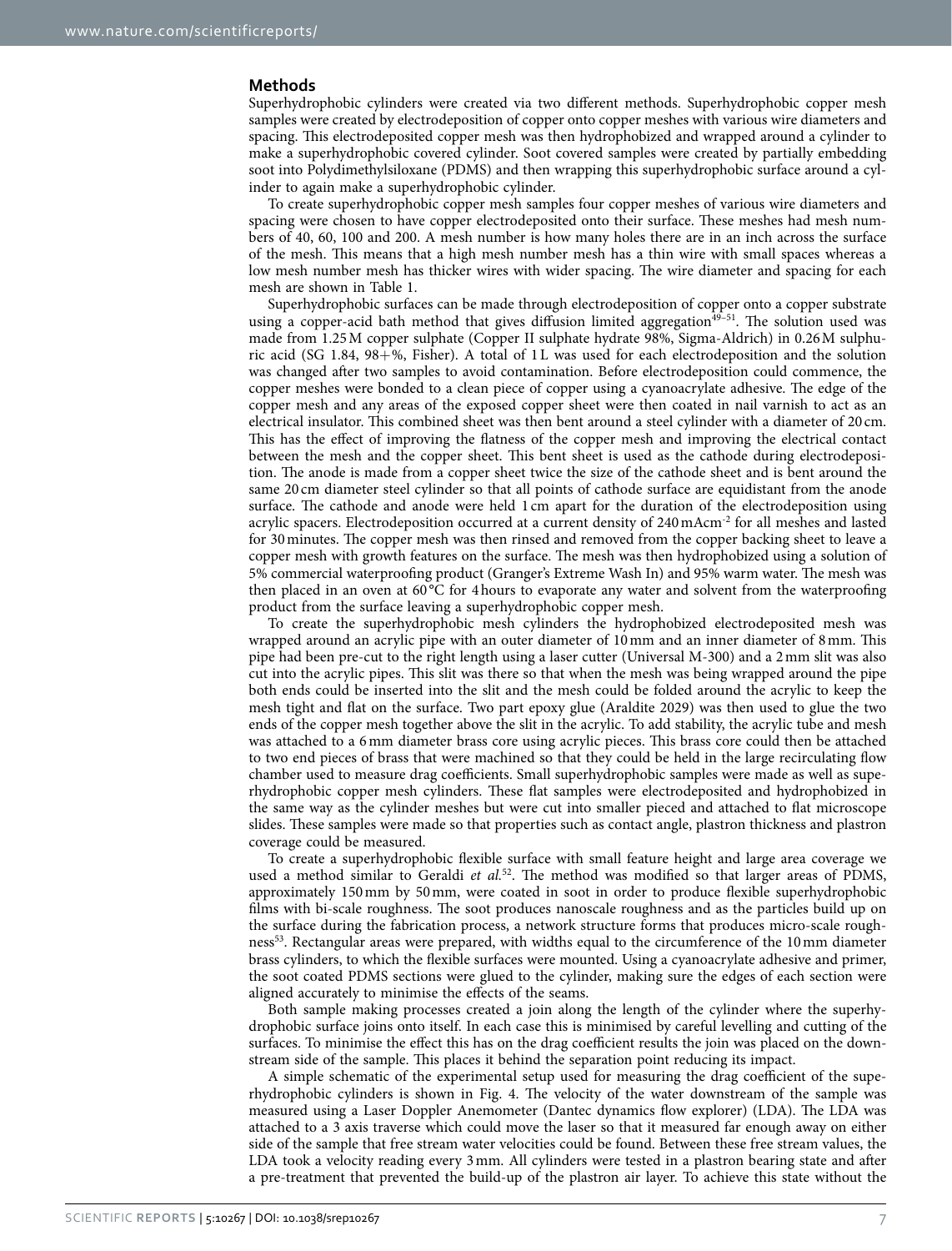

<span id="page-7-9"></span>**Figure 4.** Simple schematic of the water circulating flow chamber and Laser Doppler Anemometer (LDA) setup used to measure drag coefficients of the various superhydrophobic cylinders.

plastron air layer, both the copper mesh coated cylinders and the soot coated cylinders were dipped in ethano[l15](#page-7-5). By preventing the build-up of the plastron air layer we are able to compare the same sample with and without the plastron to test the effect that the plastron has on drag reduction.

#### **References**

- <span id="page-7-0"></span>1. Roach, P., Shirtcliffe, N. J. & Newton, M. I. Progess in superhydrophobic surface development. *Soft Matter*. **4,** 224–240 (2008).
- <span id="page-7-1"></span>2. Barthlott, W. & Neinhuis, C. Purity of the sacred lotus, or escape from contamination in biological surfaces. *Planta.* **202,** 1–8 (1997).
- <span id="page-7-2"></span>3. Shirtcliffe, N. J., McHale, G., Newton, M. I., Perry, C. C. & Pyatt, F. B. Plastron properties of a superhydrophobic surface. *Appl. Phys. Lett.* **89,** 104106 (2006).
- <span id="page-7-3"></span>4. Flynn, M. R., & Bush, J. W. Underwater breathing: the mechanics of plastron respiration. *J. Fluid Mech.* **608,** 275–296 (2008).
- <span id="page-7-4"></span>5. Min, T., & Kim, J. Effects of hydrophobic surface on skin-friction drag. *Phys. Fluids*, **16,** L55–L58 (2004).
- 6. Fukagata, K., Kasagi, N., & Koumoutsakos, P. A theoretical prediction of friction drag reduction in turbulent flow by superhydrophobic surfaces. *Phys. Fluids*, **18,** 051703 (2006).
- 7. Busse, A., & Sandham, N. D. Influence of an anisotropic slip-length boundary condition on turbulent channel flow. *Phys. Fluids*, **24,** 055111 (2012).
- 8. Gruncell, B. R., Sandham, N. D., & McHale, G. Simulations of laminar flow past a superhydrophobic sphere with drag reduction and separation delay. *Phys. Fluids*, **25,** 043601 (2013).
- <span id="page-7-6"></span>9. Busse, A., Sandham, N. D., McHale, G., & Newton, M. I. Change in drag, apparent slip and optimum air layer thickness for laminar flow over an idealised superhydrophobic surface. *J. Fluid Mech.* **727,** 488–508 (2013).
- 10. Tsekov, R., & Radoev, B. Surface forces and dynamic effects in thin liquid films on solid interfaces. *Int. J. Miner Process*, **56,** 61–74 (1999).
- 11. Vinogradova, O. I. Drainage of a thin liquid film confined between hydrophobic surfaces. *Langmuir*, **11,** 2213–2220 (1995).
- <span id="page-7-8"></span>12. Rothstein, J. P. Slip on superhydrophobic surfaces. *Annu. Rev. Fluid Mech.* **42,** 89–109 (2010).
- 13. Vinogradova, O. I., & Dubov, A. L. Superhydrophobic textures for microfluidics. *Mendeleev Commun.* **22,** 229–236 (2012).
- 14. Legendre, D., Lauga, E., & Magnaudet, J. Influence of slip on the dynamics of two-dimensional wakes. *J. Fluid Mech.* **633,** 437–447 (2009).
- <span id="page-7-5"></span>15. Sharma, C. S., Abhishek, K., Katepalli, H., & Sharma, A. Biomimicked superhydrophobic polymeric and carbon surfaces. *Ind. Eng. Chem. Res.* **50,** 13012–13020 (2011).
- 16. McHale, G., Shirtcliffe, N. J., Evans, C. R., & Newton, M. I. Terminal velocity and drag reduction measurements on superhydrophobic spheres. *Appl. Phys. Lett.* **94,** 064104 (2009).
- 17. Daniello, R. J., Waterhouse, N. E., & Rothstein, J. P. Drag reduction in turbulent flows over superhydrophobic surfaces. *Phys. Fluids* (1994-present), **21,** 085103, (2009).
- 18. Dong, H., Cheng, M., Zhang, Y., Wei, H., & Shi, F. Extraordinary drag-reducing effect of a superhydrophobic coating on a macroscopic model ship at high speed. *J. Mater. Chem. A*, **1,** 5886–5891 (2013).
- 19. Srinivasan, S. *et al.* Drag reduction for viscous laminar flow on spray-coated non-wetting surfaces. *Soft. Matter.* **9,** 5691–5702 (2013).
- 20. McHale, G., Flynn, M. R., & Newton, M. I. Plastron induced drag reduction and increased slip on a superhydrophobic sphere. *Soft. Matter.* **7,** 10100–10107 (2011).
- 21. Muralidhar, P., Ferrer, N., Daniello, R., & Rothstein, J. P. Influence of slip on the flow past superhydrophobic circular cylinders. *J. Fluid Mech.* **680,** 459–476 (2011).
- 22. Daniello, R., Muralidhar, P., Carron, N., Greene, M., & Rothstein, J. P. Influence of slip on vortex-induced motion of a superhydrophobic cylinder. *J. Fluid Struct.* **42,** 358–368 (2013).
- <span id="page-7-7"></span>23. McHale, G., Newton, M. I., & Shirtcliffe, N. J. Immersed superhydrophobic surfaces: Gas exchange, slip and drag reduction properties. *Soft. Matter.* **6,** 714–719 (2010).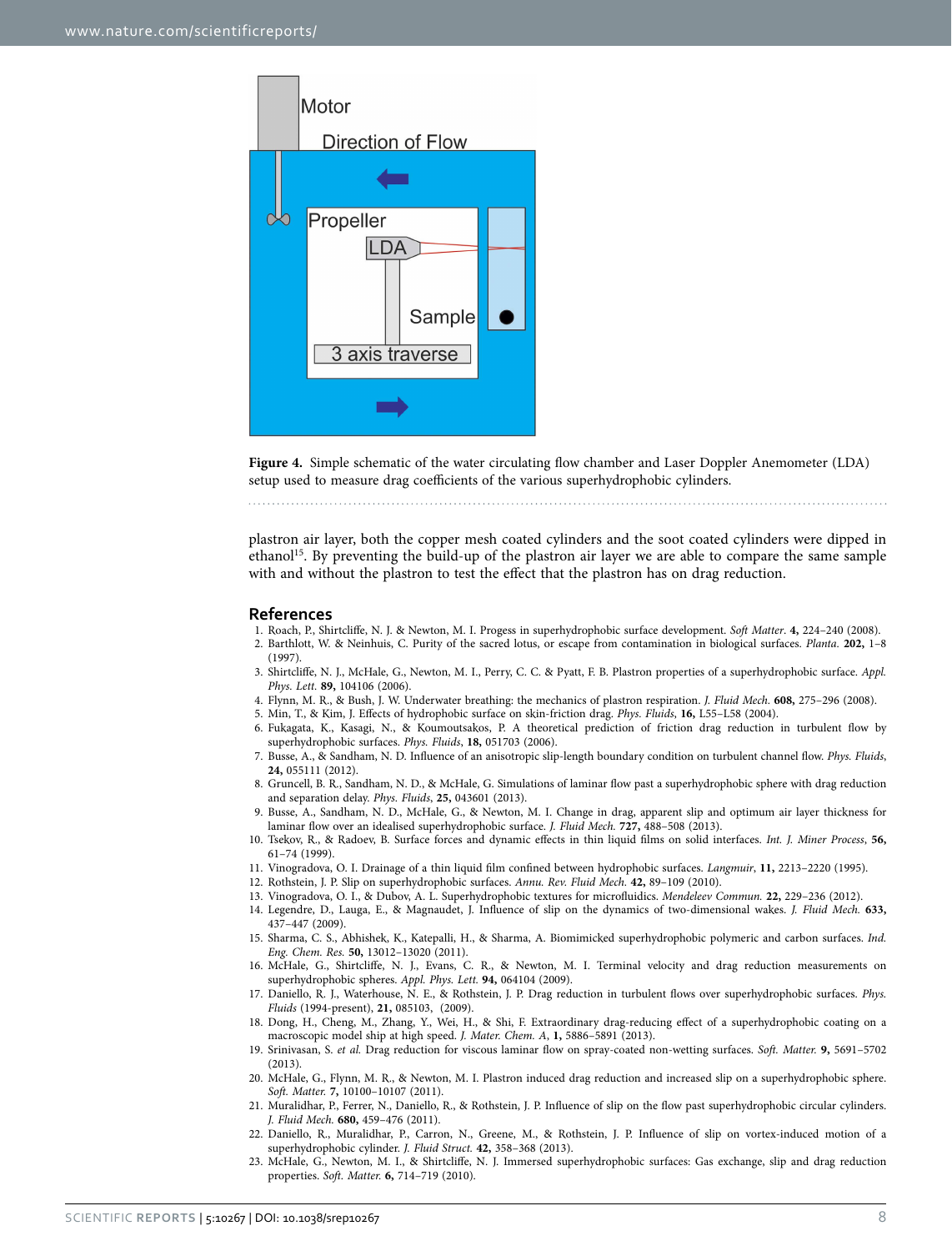- <span id="page-8-10"></span>24. Brennan, J. C., Fairhurst, D. J., Morris, R. H., McHale, G., & Newton, M. I. Investigation of the drag reducing effect of hydrophobized sand on cylinders. *J. Phys. D Appl. Phys.* **47,** 205302 (2014).
- <span id="page-8-0"></span>25. Choi, C. H., & Kim, C. J. Large slip of aqueous liquid flow over a nanoengineered superhydrophobic surface. *Physical review letters*, **96,** 066001 (2006).
- <span id="page-8-1"></span>26. Poetes, R., Holtzmann, K., Franze, K., & Steiner, U. Metastable underwater superhydrophobicity. *Phys. Rev. Lett.* **105,** 166104 (2010).
- <span id="page-8-2"></span>27. Vakarelski, I. U., Patankar, N. A., Marston, J. O., Chan, D. Y., & Thoroddsen, S. T. Stabilization of Leidenfrost vapour layer by textured superhydrophobic surfaces. *Nature*, **489,** 274–277 (2012).
- 28. Vakarelski, I. U., Chan, D. Y., Marston, J. O., & Thoroddsen, S. T. Dynamic Air Layer on Textured Superhydrophobic Surfaces. *Langmuir*, **29,** 11074–11081 (2013).
- 29. Lee, C., & Kim, C. J. Underwater restoration and retention of gases on superhydrophobic surfaces for drag reduction. *Phys. rev. lett.* **106,** 014502 (2011).
- <span id="page-8-3"></span>30. Henoch, C., *et al.* Turbulent drag reduction using superhydrophobic surfaces. Paper presented at: *3rd AIAA Flow Control Conference*, San Francisco. (2006, June).
- <span id="page-8-4"></span>31. Gruncell, B. R., *Superhydrophobic surfaces and their potential application to hydrodynamic drag reduction, PhD thesis*, (University of Southampton (2014).
- <span id="page-8-5"></span>32. Cui, Z., Yin, L., Wang, Q., Ding, J., & Chen, Q. A facile dip-coating process for preparing highly durable superhydrophobic surface with multi-scale structures on paint films. *J. colloid interf. sci.* **337,** 531–537 (2009).
- <span id="page-8-6"></span>33. Ogihara, H., Xie, J., Okagaki, J., & Saji, T. Simple method for preparing superhydrophobic paper: spray-deposited hydrophobic silica nanoparticle coatings exhibit high water-repellency and transparency. *Langmuir*, **28,** 4605–4608 (2012).
- <span id="page-8-7"></span>34. Catalano, P., Wang, M., Iaccarino, G., & Moin, P. Numerical simulation of the flow around a circular cylinder at high Reynolds numbers. *Int. J. Heat Fluid F*, **24,** 463–469 (2003).
- <span id="page-8-8"></span>35. Fage, A. & Warsap, J. H. The effects of turbulence and surface roughness on the drag of a circular cylinder. *Aeronautical Research Committee Reports and Memoranda*, **1283,** 1–8 (1929).
- 36. Achenbach, E. Influence of surface roughness on the cross-flow around a circular cylinder. *J. Fluid Mechs.* **46,** 321–335 (1971).
- 37. Achenbach, E., & Heinecke, E. On vortex shedding from smooth and rough cylinders in the range of Reynolds numbers 6× 103 to 5× 106. *J. Fluid Mech.* **109,** 239–251 (1981).
- 38. Shih, W. C. L., Wang, C., Coles, D., & Roshko, A. Experiments on flow past rough circular cylinders at large Reynolds numbers. *J. Wind Eng. Ind. Aerod.* **49,** 351–368 (1993).
- 39. Verho, T., *et al.* Reversible switching between superhydrophobic states on a hierarchically structured surface. *P Natl. Acad Sci. USA*, **109,** 10210–10213 (2012).
- <span id="page-8-9"></span>40. Atherton, S., *et al.* Plastron Respiration Using Commercial Fabrics. *Materials*, **7,** 484–495 (2014).
- <span id="page-8-11"></span>41. Antonia, R. A., & Rajagopalan, S. Determination of drag of a circular cylinder. *AIAA J.* **28,** 1833–1834 (1990).
- <span id="page-8-12"></span>42. Mastrokalos M. E., Papadopoulos C. I. & Kaiktsis. L. Optimal stabilization of a flow past a partially hydrophobic circular cylinder. *Comput. & Fluids*, **107,** 256–271 (2015).
- <span id="page-8-13"></span>43. Li, D., *et al.*, The effect of slip distribution on flow past a circular cylinder, *J. Fluid Struct.* **51,** 211–224 (2014).
- <span id="page-8-14"></span>44. Ou, J., Perot, B., & Rothstein, J. P. Laminar drag reduction in microchannels using ultrahydrophobic surfaces. *Phys. Fluid*, **16,** 4635–4643 (2004).
- <span id="page-8-15"></span>45. Voronov R. S., Papavassiliou D. V. & Lee L. L. Review of fluid slip over superhydrophobic surfaces and its dependence on the contact angle. *Inl. Eng. Chem. Res.* **47,** 2455–2477 (2008).
- <span id="page-8-16"></span>46. Ybert. C. Barentin. C. Cottin-Bizonne. C. Joseph. P. & Bocquet. L. Achieving large slip with superhydrophobic surface: Scaling laws for generic geometries. *Phys. fluids*. **19,** 123601 (2007).
- <span id="page-8-17"></span>47. Gu. X. & Chen. M. Shape dependence of slip length on patterned hydrophobic surfaces. *App. phys. lett*. **99,** 063101 (2011).
- <span id="page-8-18"></span>48. Travin, A., Shur, M., Strelets, M., & Spalart, P. Detached-eddy simulations past a circular cylinder. *Flow Turbul Combust*, **63,** 293–313 (2000).
- <span id="page-8-19"></span>49. Shirtcliffe, N. J., McHale, G., Newton, M. I., & Perry, C. C. Wetting and wetting transitions on copper-based super-hydrophobic surfaces. *Langmuir*, **21,** 937–943 (2005).
- 50. Nikolić, N. D., Popov, K. I., Pavlović, L. J., & Pavlović, M. G. Morphologies of copper deposits obtained by the electrodeposition at high overpotentials. *Surf. Coat. Tech.* **201,** 560–566 (2006).
- 51. Xi, W., Qiao, Z., Zhu, C., Jia, A., & Li, M. The preparation of lotus-like super-hydrophobic copper surfaces by electroplating. *Appl. Surf. Sci.* **255,** 4836–4839 (2009).
- <span id="page-8-20"></span>52. Geraldi, N.R., Ouali, F. F., Morris, R. H., McHale, G. & Newton, M. I. Capillary origami and superhydrophobic membrane surfaces. *Appl. Phys. Lett.* **102,** 214104 (2013).
- <span id="page-8-21"></span>53. Qu, M., He, J., & Cao, B. Facile fabrication of large-scale stable superhydrophobic surfaces with carbon sphere films by burning rapeseed oil. *Appl. Surf. Scie.* **257,** 6–9 (2010).

#### **Acknowledgments**

The authors wish to thank Professor Neil Sandham, Dr Brian Gruncell, Dr Simon Stanley, Mr David Parker and Dr Stephen Elliot for valuable discussions and help with experimental setup and Mr Gordon Arnott for assistance with microscopy. This work has been supported by the U.K. Engineering & Physical Sciences Research Council (EPSRC) under Grant EP/G057265/1. J.C.B and N.R.G are grateful to Nottingham Trent University for provision of Ph.D. studentships.

### **Author Contributions**

J.C.B and N.R.G prepared the samples, performed the experiments and analysed the results. R.H.M wrote the programme that was used to analyse the results. D.J.F, G.M and M.I.N conceived the experiment. J.C.B wrote the manuscript. All authors reviewed the manuscript.

#### **Additional Information**

**Competing financial interests:** The authors declare no competing financial interests.

**How to cite this article**: Brennan, J. C. *et al.* Flexible conformable hydrophobized surfaces for turbulent flow drag reduction. *Sci. Rep.* **5**, 10267; doi: 10.1038/srep10267 (2015).